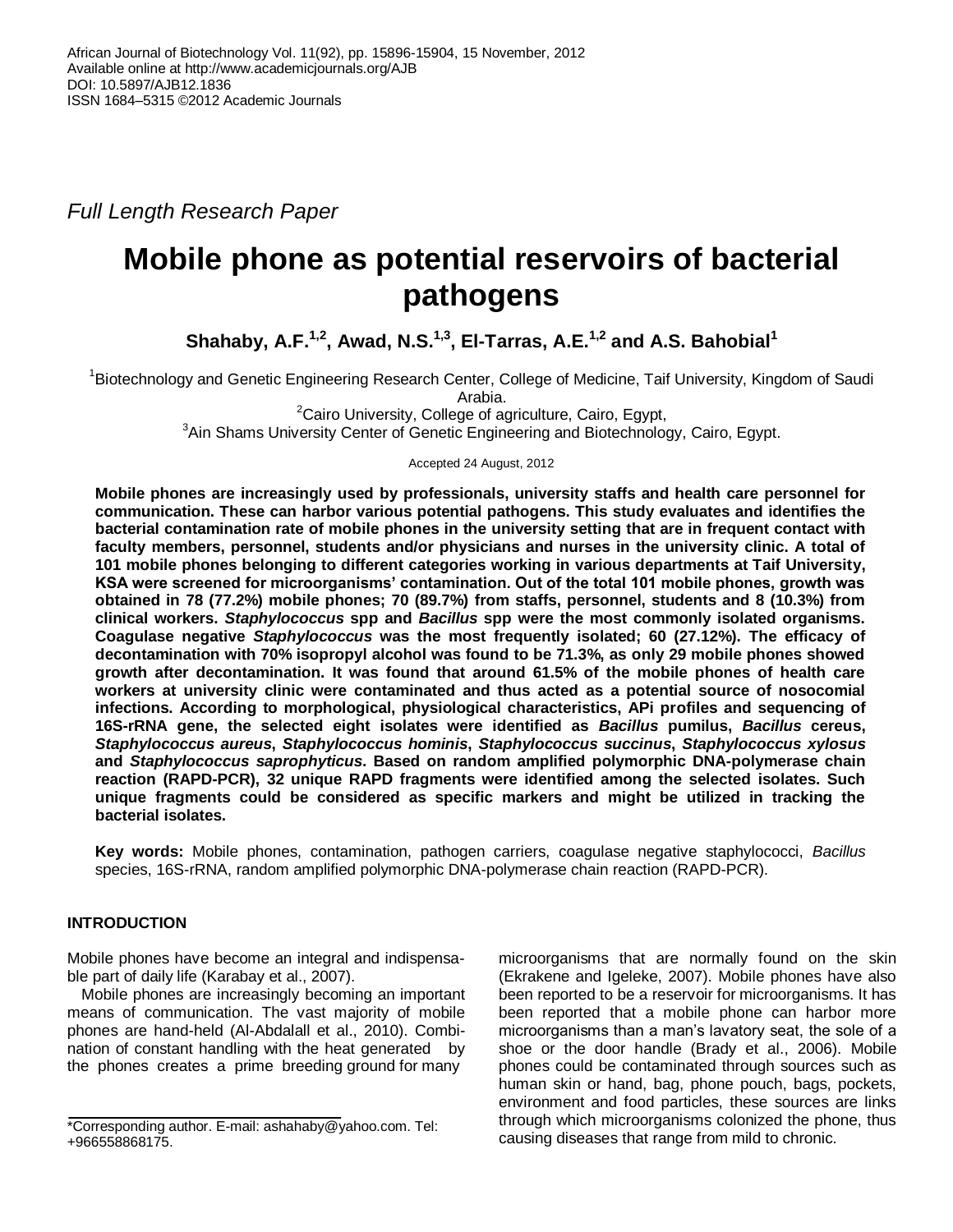Although, microorganisms isolated so far by health researchers are mostly normal flora of the source of contamination, they may serve as mobile reservoirs of infection, allowing the transportation of the contaminating bacteria to many different clinical environments (Brady et al., 2007). Further, sharing of mobile phones between people may directly facilitate the spread of potentially pathogenic bacteria to the community. The potential of mobile phones as vectors to nosocomial infection has been studied before (Rafferty and Pancoast, 1984; Brady et al, 2006; Brady et al., 2007). These studies reported that the most commonly found bacterial isolate was Coagulase Negative Staphylococcus (CONS) as a part of normal skin flora. Potentially pathogenic bacteria found were methicillin sensitive S. aureus (MSSA), coliforms, methicillin resistant S. aureus (MRSA), *Corynebacterium* spp., *Enterococcus faecalis*, *Clostridium perfringens*, *Klebsiella* spp., *Enterobacter* spp., *Pseudomonas* spp., *Aeromonas* spp, *Acinetobacter* and *Stenotrophonmonas maltophilia*. They can cause opportunistic infections (Soto et al., 2006).

Among Health Care Workers (HCWs), it has been reported that medical devices like thermometers, stethoscopes and non medical devices like computer keyboards, faucet, ballpoint pens, files, books and mobile phone have an important role in the transmission and spread of microorganisms (Ekanem et al., 1983; Bures et al., 2000; Manning et al., 2001; Borer et al., 2005; Brady et al., 2006; Oguz et al., 2007; Goldblatt et al., 2007; Karabay et al., 2007; Sepehri et al., 2009; Chandra et al., 2011).

Bacterial flora on mobile phones of faculty members may vary in composition, number and antibiotic sensitivity, to that found on mobile phones of non-faculty members. This is probably the first study in Saudi Arabia that attempts to study the bacterial flora present on the mobile phones of faculty members and personnel, and to compare it with that found on mobile phones of personnel in terms of composition, number and antibiotic sensitivity.

RAPD-PCR is a genotyping system that has shown great specificity and sensitivity to characterize bacterial isolates. RAPD system uses short and arbitrary oligonucleotide random primers under low specificity conditions. It is less costly and faster and easier to per-form than analogous systems, and do not require prior knowledge of a DNA sequence. It is efficient enough in developing a large number of DNA markers in a short time and requirement for less sophisticated equipment.

Unlike the other techniques, RAPD-PCR detects differences along the entire bacterial genome, not only in particular sequences. Thus, this system is helpful in characterizing bacterial isolates over long periods (Williams et al., 1990; Welsh et al., 1990; Struelen et al., 1993; Bukanov et al., 1994; Ortiz-Herrera et al., 2004; Al-Kahtani et al., 2008; Awad et al., 2011).

Genotypic identification of bacterial isolates by 16SrRNA gene sequencing has emerged as a more objective, accurate, and reliable method for bacterial identification, with the added capability of defining taxonomical

relationships among bacteria (Petti et al., 2005; Janda and Abbott, 2007). Studies on the genetic elements of community-associated methicillin-resistant *S. aureus* (CA-MRSA) strains have a key role in the unambiguous identification of strains, monitoring of infections, improving the treatment, work on new antimi-crobial agents and understanding the evolution of these pathogens (Nastaly et al., 2010). CA-MRSA strains most commonly cause skin infections, but may lead to more severe diseases, and consequently the patient's death.

The objectives of the present work were to determine the load and to identify the microorganisms' colonized mobile phone of Taif University campus for hygiene and public health.

## **MATERIALS AND METHODS**

#### **Study area and design**

The study was conducted on the campus of Taif University where mobile phones were randomly sampled from participants between March, 2011 and April, 2012.

#### **Sampling**

A total of 101 mobile phones were randomly sampled from participants both in the halls as well as in the faculties, aseptically swabbing the entire phone using dry sterile cotton. Samples were collected from five populations: 37 faculty members, 30 personnel, 21 students, nine physicians and four nurses at the university clinic. Mobile phones which were used for at least two months were sampled in a standardized aseptic fashion with sterile cotton-tipped applicators in sterile caped plastic tube, CITOSWAB (Citotest labware manufacturing Company Limited, China). Tubes were supplied with 3 ml of LB broth Miller media and incubated overnight at 35°C. At the time of the study, no active investigation was being performed for a nosocomial pathogen. Samples from the mobile phones of all participants from the campus were collected randomly during routine daily work, and each was asked regarding hygiene practices that is, if he/she ever cleaned his mobile phone or washed his hand after toilet. A sterile cotton swab was rolled over all exposed outer surfaces of the cell phones which were used for at least two months. Care was taken to make sure that the keypad and all buttons were swabbed, since these areas are most frequently in contact with the tips of fingers. Mobile phones were decontaminated with 70% isopropylalchohol and then sampled swabs after decontamination were streaked over sheep blood agar, mannitol salt agar, eosin methylene blue agar (EMB), Streptococccus selective agar media and MacConkey agar plates, for characterization of aerobic bacteria; no anaerobic/fungal cultures were taken. Plates were incubated aerobically at 37°C, for 48 h.

#### **Laboratory analysis**

Laboratory analyses were undertaken in the laboratories of Biotechnology and Genetic Engineering Research Center (BGERC) of the Taif University, Taif, KSA.

#### **Inoculation**

The cotton swab was soaked in 5 ml LB broth and incubated aerobically over-night at 37°C.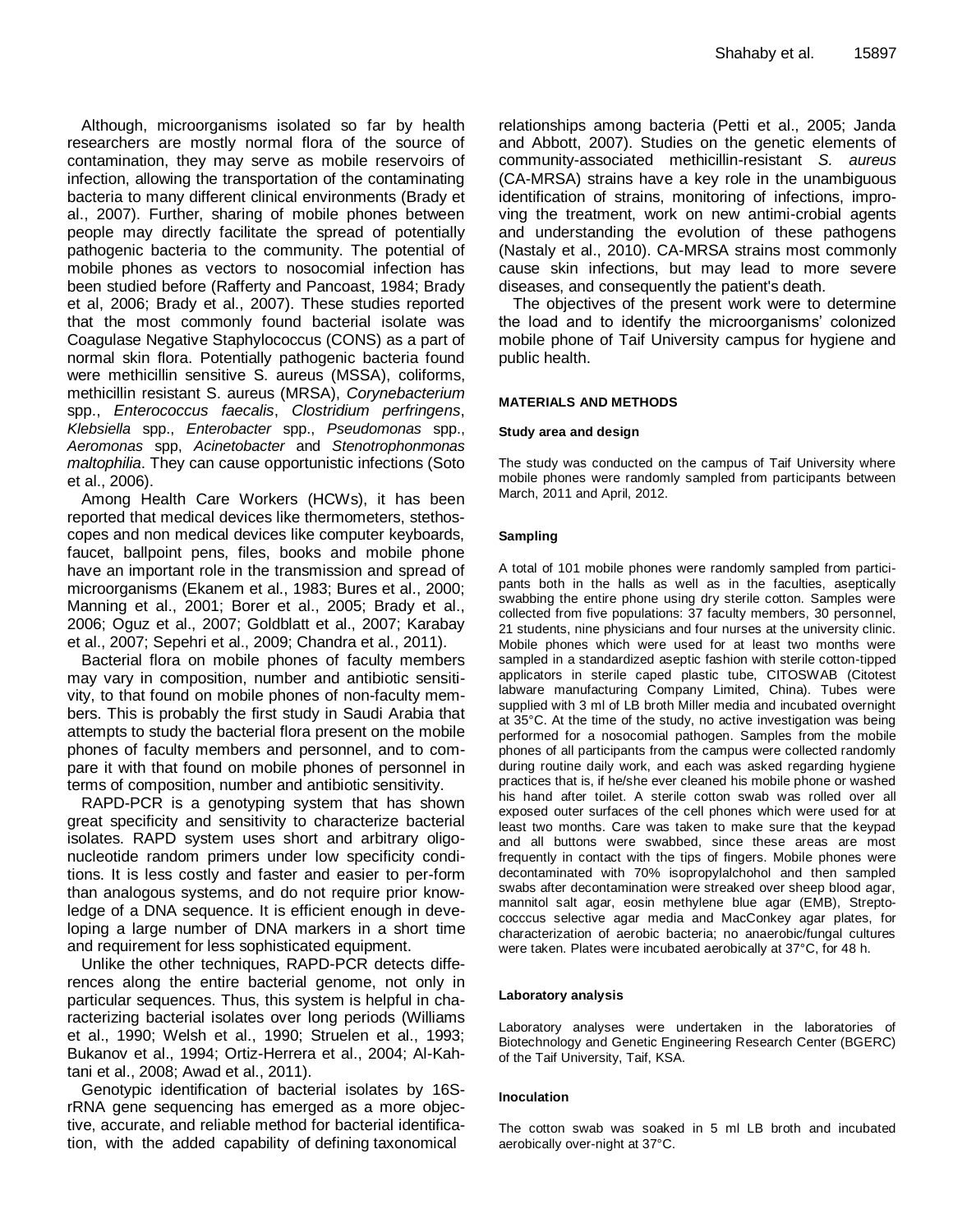#### **Enumeration of bacteria**

Serial dilutions from the resulting growth from the nutrient broth medium were pour-plated on count agar (PCA) and incubated for 24 h at 37°C under aerobic condition. The number of estimated Colony forming units (CFU) for each sample was then counted. Samples were inoculated in mannitol salt agar (MSA), sheep blood agar (BA), and plate count agar (PCA) media for counting total bacteria and on Sabouraud dextrose agar medium for counting fungi. Duplicate plates for each media were made for each dilution. All pure isolated colonies were sub-cultured onto sheep blood agar plates (for growth of heterotrophic bacteria) and MacConkey agar plates (for coliforms) for 24 h at 37°C for colony isolation and morphological identification (Koch, 1984).

#### **Isolation of organisms**

Colonies showing a good growth and characters on plates were picked and streaked on new MSA, BA, and nutrient agar plates. A rapidly growing, visually distinct colony and a separate, morphologically unique isolates were selected for further analysis and purified by repeated plating. A slide coagulase test differentiated staphylococcal isolates into S. aureus and coagulase-negative staphylococci (CoNS) were performed (Koch, 1984).

#### **Identification of organisms**

Pure isolated colonies were gram differentiated and then biochemical identification done, using indole, catalase, citrate, oxidase, coagulase, and urease test first, and then API test was performed. A slide coagulase test differentiated staphylococcal isolates into S. *aureus* and coagulase-negative staphylococci (CoNS) were performed. Isolates were purified, identified and named based on the morphological, physiological and the biochemical characteristics presented in Bergey's Manual of Determinative Bacteriology (Holt et al., 1994) and the APi Kit profiles (bioMerieux, France, 2009). RAPD-PCR and 16S-rRNA sequencing techniques were adopted to characterize and identify the selected isolates at molecular level.

#### **Molecular genetics analysis**

#### *DNA extraction*

The cell pellets from all bacterial isolates were used to extract genomic DNA using (Jena Bioscience, Germany) extraction kit following the manufacturer's instructions.

#### **Random amplified polymorphic DNA (RAPD)**

Nine different primers were used in PCR reaction which consisted of 10 Pmol of each different arbitrary 10-mer primers and 25 to 50 ng of genomic DNA and 12.5 μl of 2× SuperHot PCR Master Mix (Bioron, Ludwigshafen, Germany). The names and sequences of these oligoprimers are listed in Table 2. The RAPD-PCR amplification reactions were performed in Eppendorf® thermal cycler using the following PCR program: 1cycle at 94°C, 4 min; 35 additional cycles consisting of 94°C for 5 s, 37°C for 20 s and 72°C for 20 s. After the amplification, the PCR reaction products were electrophoresed with 100 bp ladder marker (Fermentas, Germany) on 10  $\times$  14 cm 1.5%-agarose gel (Bioshop; Canada) for 30 min, using Trisborate-EDTA buffer. The gel was stained with 0.5 μg/ml of ethidium bromide (Bioshop; Canada).

#### **PCR amplification of 16S-rRNA gene**

Primer sequences used to amplify the 16S-rRNA gene fragment were: U1 [5CCA GCA GCC GCG GTA ATA CG3] and U2 [5ATC GG(C/T) TAC CTT GTT ACG ACT TC3] according to Kumar et al. (2006). The PCR master mix contained 10 Pmol of each primer and 12.5 μl of 2× SuperHot PCR Master Mix (Bioron, Ludwigshafen, Germany) mixed with 50 to 100 ng of DNA template. Sterile d.H<sub>2</sub>O was added to a final volume of 25 µl. Thermal cycler (Uno II, Biometra, Germany) program was 94°C for 4 min, 94°C for 1 min, 55°C for 1 min, 72°C for 1.5 min, the number of cycles was 35 cycle and the post PCR reaction time was 72°C for 5 min.

#### **Analysis of the PCR products**

After the amplification, the PCR reaction products were electrophoresed with 100 bp ladder marker (Fermentas, Germany) on 10 × 14 cm 1.5% agarose gel (Bioshop; Canada) for 30 min using Trisborate-EDTA buffer. The gels were stained with 0.5 µg/ml of ethidium bromide (Bioshop; Canada), visualized under the UV light and documented using a GeneSnap 4.00-Gene Genius Bio Imaging System (Syngene; Frederick, Maryland, USA).

#### **Gels analysis**

The SDS polyacrylamide gels and agarose digital image files were analyzed using Gene Tools software from Syngene. The densitometric scanning of each, based on its three characteristic dimensions, was carried out. Each band was recognized by its length, width and intensity. Accordingly, the relative amount of each band was measured and scored.

#### **Sequencing of 16S-rRNA gene**

The 990 bp PCR-products of each isolate were purified from excess primers and nucleotides by the use of AxyPrep PCR Clean-up kit (AXYGEN Biosciences, Union City, California, USA) and directly sequenced using the same primers as described for the amplification process. The products were sequenced using the Big Dye Terminator Cycle Sequencing Ready Reaction Kit (ABI Applied Biosystems, Foster City, California, USA) on a 3130XL Genetic Analyzer (Applied Biosystems). The bacterial 16S-rDNA sequences obtained were then aligned with known 16S-rDNA sequences in Genbank using the basic local alignment search tool (BLAST) at the National Center for Biotechnology Information, and percent homology scores were generated to identify bacteria.

#### **Determination of Genetic relationship**

In order to determination the genetic relationship among studied bacteria, sodium dodecyl sulfate polyacrylamide gel electrophoresis (SDS-PAGE) and random amplified polymorphic DNA (RAPD) data were scored for presence (1) or absence (0) of the bands. The data were transferred to a statistical software program, Statistical Package for Social Science, version 10.00 (SPSS Inc, Chicago, Illinois, USA) to obtain analytical statistics in the form of Jaccard's similarity coefficient (S), showing the genetic similarity among different examined bacterial isolates based on pair-wise comparison. The dendrogram was constructed using the Average linkage between groups.

## **RESULTS**

Five groups of participants of Taif University Campus,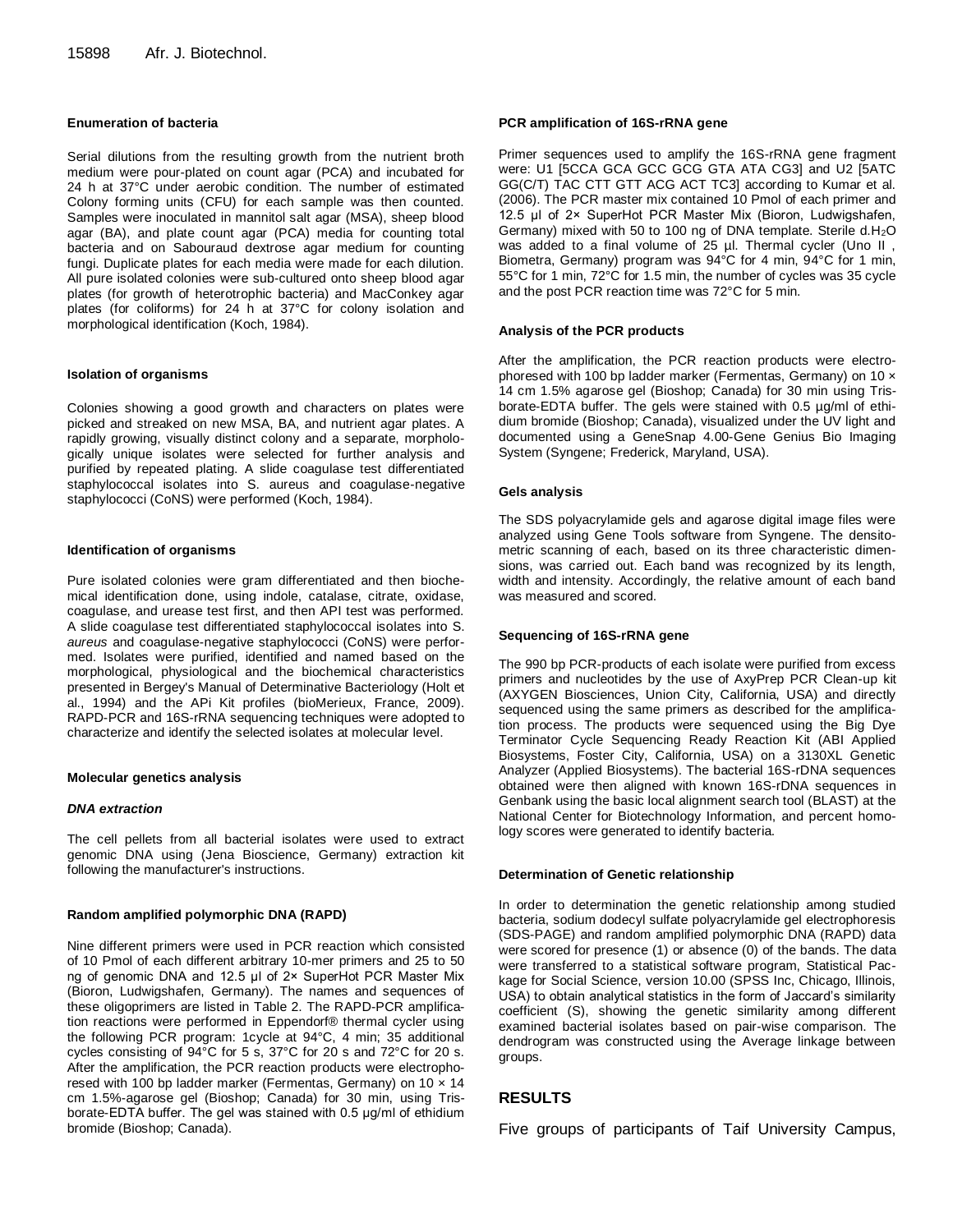**Table 1.** Distribution of investigated populations and growth patterns.

| Category        | <b>Total sample</b> | Growth | Contamination rate (%) |
|-----------------|---------------------|--------|------------------------|
| Faculty         | 37                  | 30     | 42.9                   |
| Personnel       | 30                  | 25     | 83.3                   |
| <b>Students</b> | 21                  | 15     | 71.4                   |
| Physicians      | 9                   | 5      | 55.6                   |
| <b>Nurses</b>   | 4                   | 3      | 75                     |
| Total           | 101                 | 78     | 77.2                   |

**Table 2.** Quantification of bacterial growth found on the mobile phones of different categories of university campus.

| Category                            | <b>Faculty member</b>                   | <b>Personnel</b>                    | <b>Student</b>                          | Physician               | <b>Nurse</b>                            |
|-------------------------------------|-----------------------------------------|-------------------------------------|-----------------------------------------|-------------------------|-----------------------------------------|
| Total bacterial count (plate count) | $1.1 \times 10^{7} - 6.5 \times 10^{7}$ | $4 \times 10^6$ - $4 \times 10^9$   | $1.4 \times 10^5 - 3 \times 10^8$       | $0 - 12 \times 10^8$    | $4 \times 10^6 - 36 \times 10^8$        |
| Total fungi (Sabouraud medium)      | $0 - 1 \times 10^{2}$                   | $0 - 16 \times 10^{5}$              | $0 - 1 \times 10^{3}$                   | $\Omega$                | $0 - 1 \times 10^{2}$                   |
| Staphylococcus (Mannitol salt agar) | $3.3 - 6 \times 10^4$                   | $2 \times 10^6$ - 1 $\times 10^8$   | $3.4 \times 10^5 - 1.8 \times 10^7$     | $0 - 7 \times 10^{7}$   | $2 \times 10^6 - 4 \times 10^8$         |
| Blood agar (hetertrophic bacteria)  | $2.3 - 4 \times 10^5$                   | $4 \times 10^{6} - 2 \times 10^{9}$ | $2.1 \times 10^{4} - 6.1 \times 10^{6}$ | $0 - 1.7 \times 10^{9}$ | $9 \times 10^6 - 2.8 \times 10^7$       |
| MacConky (Feacal coliform)          | $4.3 - 6.1 \times 10^5$                 | $2 \times 10^{4} - 4 \times 10^{6}$ | $12 \times 10^3 - 4.1 \times 10^5$      | $0 - 8.6 \times 10^7$   | $1 \times 10^6$ - $1 \times 10^8$       |
| $EMB$ ( <i>E. coli</i> )            | $0 - 23 \times 10^{7}$                  | $1 \times 10^{2} - 3 \times 10^{5}$ | $1.1 \times 10^{3} - 2.3 \times 10^{4}$ | $0 - 1 \times 10^{2}$   | $0 - 1 \times 10^{2}$                   |
| <b>Streptococcus</b>                | $0 - 18 \times 10^6$                    | $0 - 4 \times 10^{5}$               | $0.5 \times 10^3$ - 1×104               | $0 - 1 \times 10^{4}$   | $1.2 \times 10^{2} - 1.7 \times 10^{3}$ |

faculty members, personals, students and health care workers, physicians and nurses at University clinic were examined. The rate of bacterial contamination of mobile phones was 77.2%. The highest rate of contamination of personal mobile phone was recorded in personnel categories (83.3%) and the lowest was recorded in Faculty members (42.9%) (Table 1). Microorganisms from person hands could be transferred to the surfaces of the mobile phones during their use.

All mobile phones were contaminated with different species of pathogenic bacteria, *E. coli*, potential illnesscausing bacteria that are fecal in origin. The likely reason is that people do not wash their hands after using the toilet which means that people spread fecal bacteria not just to their phones, but to everything else they touch around them. *E. coli* can survive on hands and other surfaces for hours, especially in warm conditions (like on a smartphone screen), and is easily transferred to door handles, computer keyboards, food, other people and back to person, and also *S. aureus*, the common bacteria that live on skin can cause illness if they enter the bloodstream. All 101 mobile phones sampled were contaminated with varied numbers of bacteria (Table 2). The range of number was 0 to 4 ×109 CFU/phone for total bacterial flora, 0 to 16 × 105 for fungi, 0 to 4 × 108 for *Staphylococcus*, 0 to 2 × 109 for heterotrophic bacteria (hemolysin), 0 to 1 × 108 for *Feacal coliform*, and 0 to 23 × 107 for *E. coli.*

The isolated microorganisms from mobile phones were similar (Table 3). A total of 221 of bacterial strains were isolated from all collected samples. The isolates included *S. aureus*, coagulase negative *Staphylococci*, *S. viridians*, *E. coli, Klebseilla pneumonia*, *Bacillus* and *Micrococcus*. Some of them are known to cause nosocomial infections. Personal mobile phones contamination rates of participants are shown in Table 1. It was found that 77.2% of phones grew at least one bacterial species, 36.0% two different species, 12.4% three or more different species and no bacterial growth were identified in 22.8% of phones. Bacterial isolates included S. aureus (29.4%), Coagulase Negative *Staphylococci* (CNS) (27.1%), *Streptococcus* spp (3.6%), *E. coli* (10%), *Kelebsiella* spp. (5%), *Bacillus* spp (19%), *Micrococcus* spp (5.9%), with *Bacillus* spp being the highest (23%) followed by *Proteus mirabilis* (19%), and coagulase negative *Staphylococci* (15%). The least organisms sampled were *Streptococcus* spp. (3.6%) and *Kelebsiella* spp. (5%) (Table 3). *S. aureus*, and coagulase negative staphylococci isolates were more frequently isolated, being 56.6% of the total isolates. No Streptococcus species were isolated from physicians' mobile phones (Table 3). About 21.8% of mobile phones were contaminated with E. coli; potentially illness-causing bacteria that are fecal in origin. Eight isolates representative for the most common isolated bacterial genera (*Bacillus* and *Staphylococcus*) were subjected to molecular characterization studies.

## **Genetic identification and molecular characterization**

Sequencing of 16S-rRNA gene and RAPD as a PCR based techniques were used to identify the selected bacterial isolates. In addition, conducting of genetic fingerprinting, constructing genetic relationship and detecting specific molecular markers for most potent isolate were accomplished. According to the alignment at the National Center for Biotechnology Information (NCBI),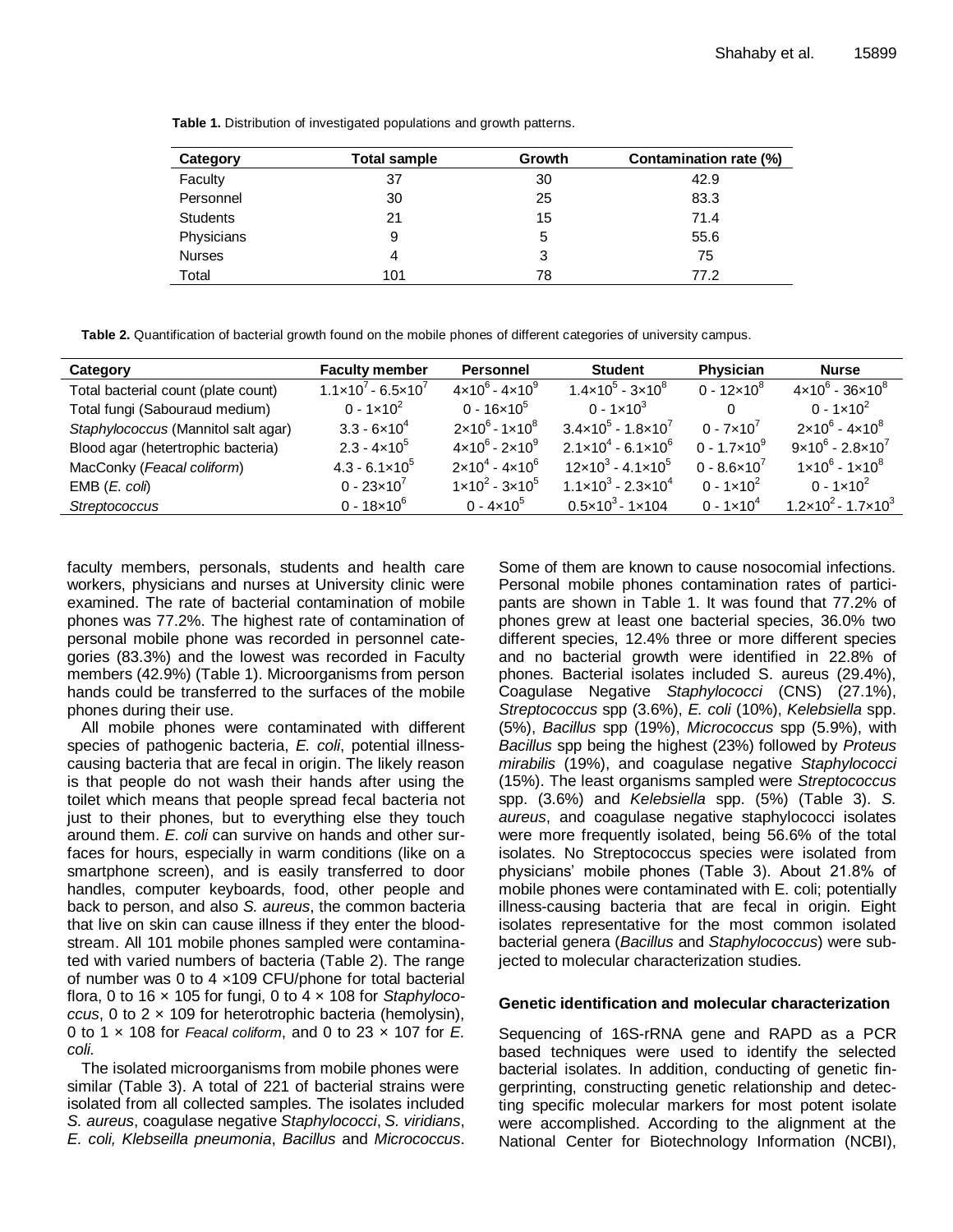**Table 3.** Microorganisms isolated from mobile phones of the university campus.

| <b>Isolate</b>                   | <b>Faculty member</b> | <b>Personnel</b> | <b>Student</b> | <b>Physician</b> | <b>Nurse</b> |
|----------------------------------|-----------------------|------------------|----------------|------------------|--------------|
| Staphylococcus spp.              | 15                    |                  | 11             | 13               | 9            |
| Coagulase negative Staphylococci | 21                    | 14               |                |                  | 5            |
| Streptococcus spp.               |                       |                  |                |                  |              |
| E. coli                          |                       |                  |                |                  |              |
| Klebseilla spp.                  |                       |                  |                |                  |              |
| Bacillus spp.                    | 10                    |                  | 13             | 8                |              |
| Micrococcus spp.                 |                       |                  |                |                  |              |



**Figure 1.** Electrophoretic profile of PCR products revealed from OP-C7 and OP-C9 RAPD primers with eight bacterial isolates.

the studied isolates S3, S6, S9, S15, S17, S18, S22 and S27 were identified as *B. pumilus*, *B. cereus*, S. *aureus*, *S. hominis*, *B. cereus*, *S. succinus*, *S. xylosus*, and *S. saprophyticus,* respectively. Based on the RAPD results, nine primers showed successful PCR amplification. An informative profile was obtained (Figure 1). These primers resulted in producing 514 PCR bands among 168 amplified bands (Table 5), out of which 147 and 21 bands were polymorphic (87.5%) and monomorphic (12.5), respectively. The nine primers produced multiple band profiles with a number of amplified DNA fragments ranging from 1 to 13. The size and number of amplified fragments also varied from 200 to 1600 bp with different primers. The maximum number (72 fragments) was amplified with primer OPC-7 and the minimum number (28 fragments) was amplified with primer OPC-10. Results illustrated in Table 6 and represented in Figure 1 demonstrated the genetic relationships among selected eight isolates based on data recorded from polymorphism across RAPD markers.

The dendrogram (Figure 2) showed phylogenetic tree which was divided into three clusters. The first cluster consisted of two bacterial isolates (S3 and S17), with similarity coefficient of 0.54. The second cluster consisted of two bacterial isolates (S22 and S27), with similarity coefficient of 0.5. The third cluster consisted of four bacterial isolates S6, S9, S15 and S27. The four bacterial isolates were divided into two sub groups. The first group consisted of three isolates, S6, S9 and S15. The closest genetic distance was found between S9 and S15 isolates, which were first clustered together and then with S6 isolate while the second group was formed by only S27 isolate. The highest genetic similarity was between S9 and S15 (70%), while the genetic similarity between S1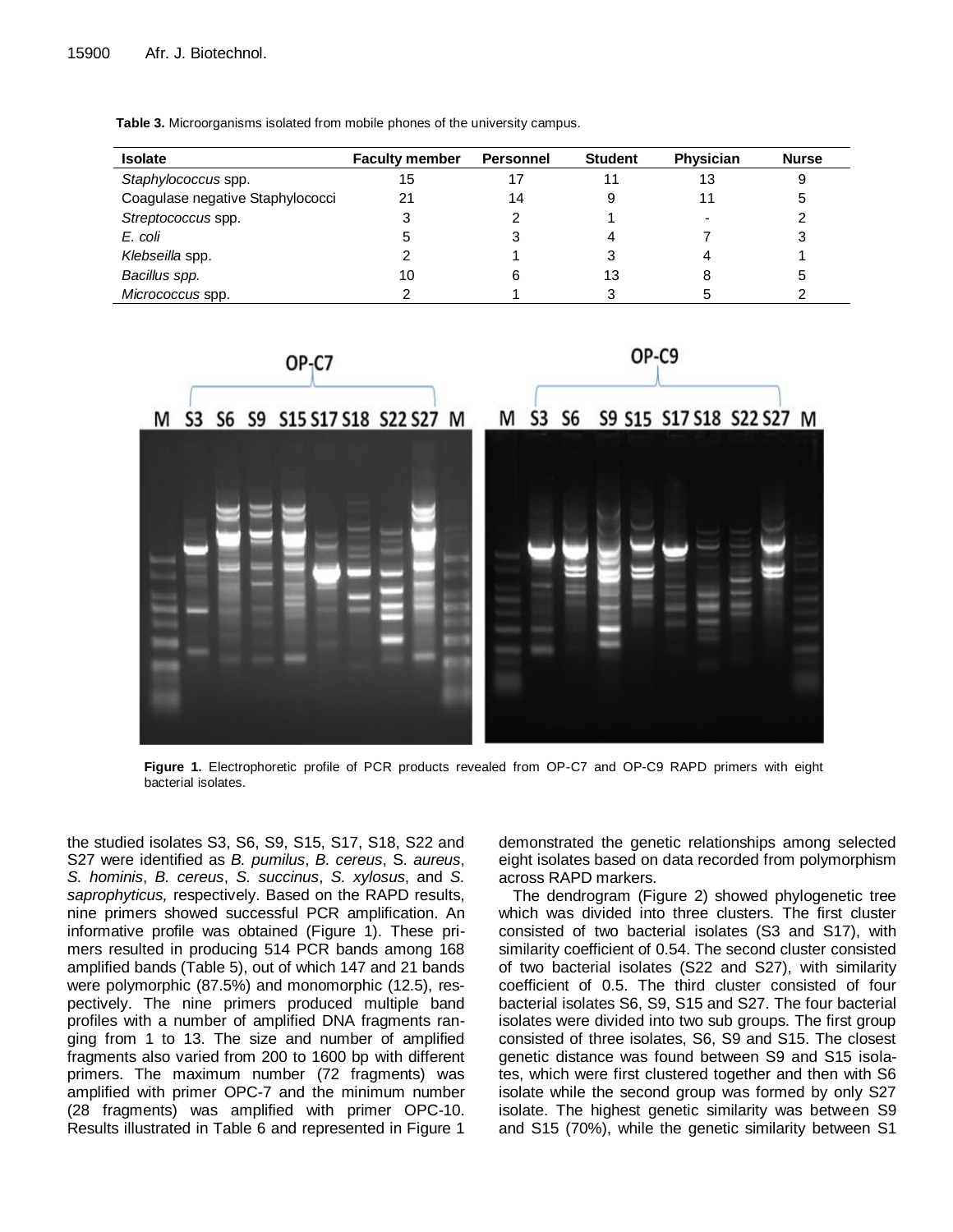**Table 4.** Growth results after decontamination of mobile phones with 70% isoproplyalcohol.

| Case                   | <b>Positive growth</b> | Negative growth | Total |
|------------------------|------------------------|-----------------|-------|
| Before decontamination | 78                     | 23              | 101   |
| After decontamination  | 29                     | 72              | 101   |

**Table 5.** List of used nine primers, their nucleotide sequences and total number of bands for each bacterial isolate.

| <b>Primer</b><br><b>Primer</b> |                   | <b>Bacterial isolate</b> |    |    |            |            |            |            |            | <b>Total</b> | <b>Amplified</b> | Polymorphic | <b>Monomorphic</b> |
|--------------------------------|-------------------|--------------------------|----|----|------------|------------|------------|------------|------------|--------------|------------------|-------------|--------------------|
| code                           | sequence          | S <sub>3</sub>           | S6 | S9 | <b>S15</b> | <b>S17</b> | <b>S18</b> | <b>S22</b> | <b>S27</b> | band<br>band | band             | band        |                    |
| OP-C1                          | TTCGAGCCAG        |                          | 5  | 5  |            | 4          |            | 5          | 2          | 36           | 14               | 14          | 0                  |
| OP-C6                          | <b>GAACGGACTC</b> |                          | 6  | 12 | 8          | 5          | 11         | 10         |            | 66           | 22               | 19          | 3                  |
| OP-C7                          | <b>GTCCCGACGA</b> |                          | 10 | 10 | 11         | 8          | 9          | 9          | 8          | 72           | 22               | 18          | 4                  |
| OP-C8                          | TGGACCGGG         | 8                        | 8  | 8  | 8          | 12         | 2          |            | 8          | 55           | 18               | 16          | 2                  |
| OP-C9                          | <b>CTCACCGTCC</b> | 9                        | 13 | 10 | 11         | 10         | 6          | 6          | 8          | 73           | 18               | 14          | 4                  |
| $OP-C10$                       | TGTCTGGGTG        | 3                        | 3  | 2  | 2          | 3          | 7          | 3          | 5          | 28           | 14               | 14          | 0                  |
| OP-D <sub>6</sub>              | <b>ACCTGAACGG</b> | 10                       | 10 | 4  | 5          | 4          | 5          | 5          | 15         | 58           | 21               | 19          | 2                  |
| OP-D7                          | TTGGCACGG         |                          | 9  | 9  | 10         | 11         | 8          |            | 10         | 71           | 18               | 14          | 4                  |
| OP-D <sub>8</sub>              | <b>GTGTGCCCCA</b> | 5                        | 4  | 9  | 9          |            | 6          | 4          | 11         | 55           | 21               | 19          | 2                  |
| Total                          |                   | 57                       | 68 | 69 |            | 64         | 61         | 50         | 74         | 514          | 168              | 147         | 21                 |

**Table 6.** Similarity coefficients among the studied bacterial isolates.

|                | S <sub>3</sub> | S <sub>6</sub> | S9   | <b>S15</b> | <b>S17</b> | <b>S18</b> | <b>S22</b> | <b>S27</b> |
|----------------|----------------|----------------|------|------------|------------|------------|------------|------------|
| S <sub>1</sub> |                |                |      |            |            |            |            |            |
| S <sub>2</sub> | 0.33           |                |      |            |            |            |            |            |
| S <sub>3</sub> | 0.35           | 0.65           |      |            |            |            |            |            |
| S4             | 0.36           | 0.68           | 0.7  |            |            |            |            |            |
| S <sub>5</sub> | 0.54           | 0.42           | 0.43 | 0.41       |            |            |            |            |
| S <sub>6</sub> | 0.3            | 0.37           | 0.38 | 0.39       | 0.43       |            |            |            |
| S7             | 0.22           | 0.29           | 0.3  | 0.29       | 0.41       | 0.5        |            |            |
| S <sub>8</sub> | 0.42           | 0.57           | 0.55 | 0.59       | 0.46       | 0.41       | 0.43       |            |



**Figure 2.** Dendrogram demonstrating the relationships among eight bacterial isolates based on data recorded from RAPD- PCR markers.

and S7 was the lowest (22%). The mean of genetic similarity among the eight bacterial isolates was 0.46. Table 7

gives information on such unique fragments obtained in the eight isolates using random primers. 32 unique fragments were identified. The isolate S18 was found to generate more unique fragments (6) compared to other isolates while, isolate S15 was the lowest unique fragment producer (1 band). That means people are spreading fecal bacteria not just to their phones, but to everything else they touch around them. E. coli can survive on hands and other surfaces for hours, especially in warm conditions (like on a smartphone screen), and is easily transferred to door handles, computer keyboards, food, other people and back to the person. Microorganisms from university staffs and health care workers (HCWs') hands could be transferred to the surfaces of the mobile phones during their use.

Decontamination of mobile phones with 70% isopropylalcohol resulted in reduction of contamination by 71.3% (Table 4). Decontamination of mobile phones with 70% isopropylealcohol might be an active method to prevent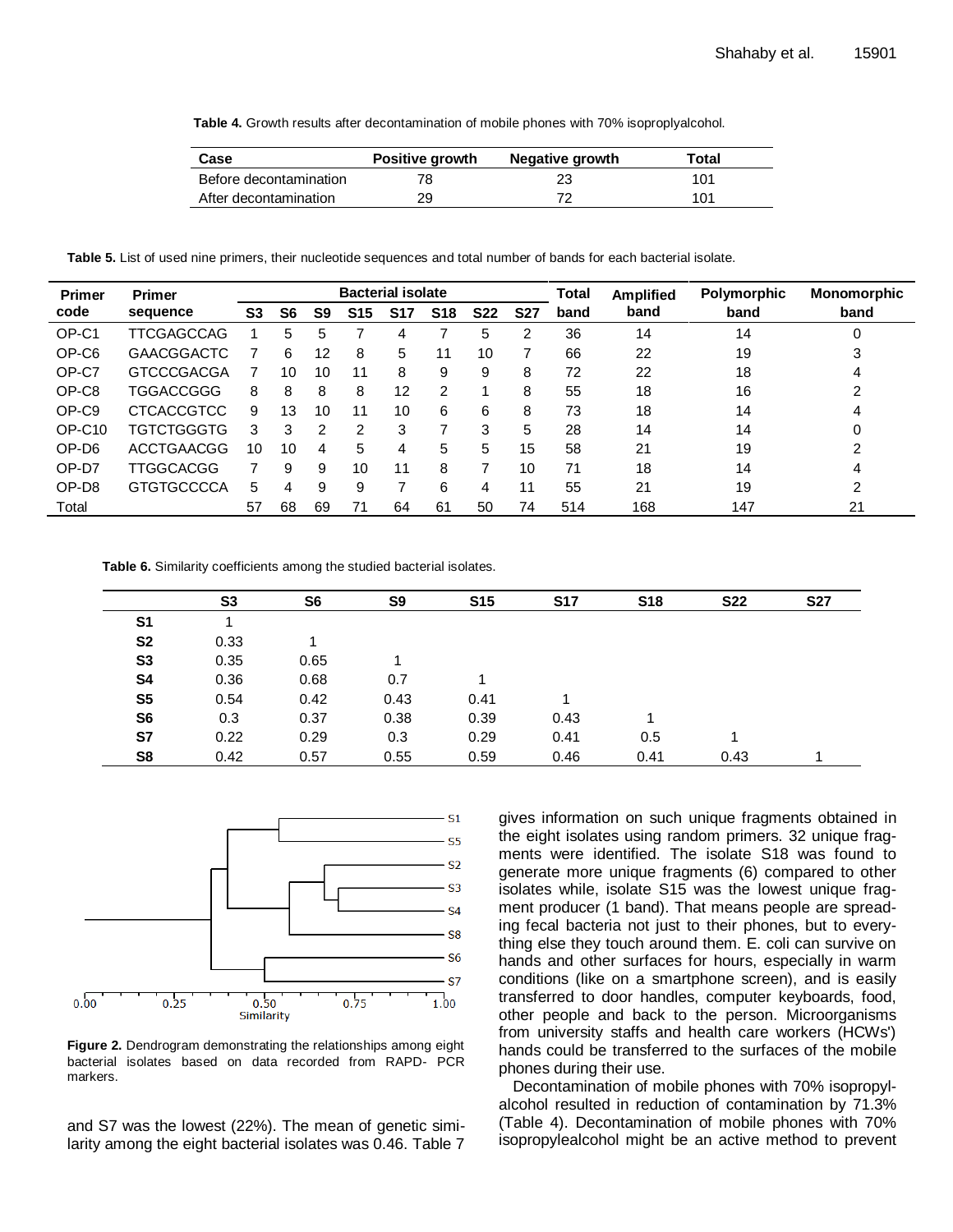| Primer | ${\sf MW}$ | S3          | S <sub>6</sub>          | S9                      | <b>S15</b>  | <b>S17</b>                | <b>S18</b>           | <b>S22</b> | <b>S27</b>              | <b>Total</b>            |
|--------|------------|-------------|-------------------------|-------------------------|-------------|---------------------------|----------------------|------------|-------------------------|-------------------------|
|        | 200        |             |                         |                         |             |                           |                      | $\ddot{}$  |                         |                         |
|        | 250        |             |                         |                         |             |                           | $\color{red}{+}$     |            |                         | $\overline{\mathbf{4}}$ |
| OPC1   | 400        |             |                         |                         |             |                           | $\ddot{}$            |            |                         |                         |
|        | 750        |             |                         |                         |             |                           |                      | $\ddot{}$  |                         |                         |
|        | 400        | $\ddot{}$   |                         |                         |             |                           |                      |            |                         |                         |
|        | 600        |             |                         |                         |             |                           |                      | $\ddot{}$  |                         |                         |
| OPC6   | 800        |             |                         |                         |             |                           |                      |            | $\ddot{}$               | $\,6$                   |
|        | 1000       |             |                         |                         |             |                           |                      | $\ddot{}$  |                         |                         |
|        | 1250       |             |                         |                         |             |                           | $\ddot{}$            |            |                         |                         |
|        | 1400       |             | $\ddot{}$               |                         |             |                           |                      |            |                         |                         |
| OPC7   | 600        |             |                         | $\ddot{}$               |             |                           |                      |            |                         | $\mathbf{1}$            |
|        | 450        |             |                         |                         |             | $\ddot{}$                 |                      |            |                         |                         |
| OPC8   | 520        | $\ddot{}$   |                         |                         |             |                           |                      |            |                         | $\overline{\mathbf{4}}$ |
|        | 600        |             |                         |                         |             | $\ddot{}$                 |                      |            |                         |                         |
|        | 1200       |             |                         |                         |             | $\ddot{}$                 |                      |            |                         |                         |
|        | 350        |             |                         | $\ddot{\phantom{1}}$    |             |                           |                      |            |                         |                         |
| OPC9   | 550        |             | $\ddot{}$               |                         |             |                           |                      |            |                         | $\mathsf 3$             |
|        | 1000       | $\ddot{}$   |                         |                         |             |                           |                      |            |                         |                         |
|        | 450        |             |                         |                         |             |                           | $\color{red}{+}$     |            |                         |                         |
| OPC10  | 750        |             |                         |                         |             |                           | $\ddot{}$            |            |                         | $\overline{\mathbf{4}}$ |
|        | 900        |             |                         | $\ddot{}$               |             |                           |                      |            |                         |                         |
|        | 1200       |             |                         |                         | $+$         |                           |                      |            |                         |                         |
|        | 500        |             |                         |                         |             |                           | $\ddot{\phantom{1}}$ |            |                         |                         |
| OPD6   | 600        |             | $\ddot{}$               |                         |             |                           |                      |            |                         | $\overline{4}$          |
|        | 750        |             |                         |                         |             |                           |                      | $\ddot{}$  |                         |                         |
|        | 1000       |             |                         |                         |             |                           |                      |            | $\ddot{}$               |                         |
| OPD7   | 550        | $\ddot{}$   |                         |                         |             |                           |                      |            |                         | $\boldsymbol{2}$        |
|        | 780        | $\ddot{}$   |                         |                         |             |                           |                      |            |                         |                         |
|        | 400        |             |                         |                         |             |                           |                      |            | $\color{red}{+}$        |                         |
| OPD8   | 600        |             |                         |                         |             |                           |                      |            | $\color{red}{+}$        | $\overline{\mathbf{4}}$ |
|        | 700        |             |                         | $\ddot{}$               |             |                           |                      |            |                         |                         |
|        | 1200       |             | $\ddot{}$               |                         |             |                           |                      |            |                         |                         |
| Total  |            | $\mathbf 5$ | $\overline{\mathbf{4}}$ | $\overline{\mathbf{4}}$ | $\mathbf 1$ | $\ensuremath{\mathsf{3}}$ | $\,6\,$              | 5          | $\overline{\mathbf{4}}$ | 32                      |

**Table 7.** Specific markers for studied bacterial isolates across RAPD-PCR analysis.

nosocomial infection.

# **DISCUSSION**

In total, 77.2% of phones demonstrated evidence of bacterial contamination with different types of bacteria. The Gram negative strains *E. coli* and *Klebsiela* (33 isolates) were isolated from mobile phones of 32.7%. S. aureus strains were isolated from mobile phones of 64.4%. Distributions of the isolated microorganisms from mobile phones were similar to categories isolated. Some mobile phones were contaminated with nosocomial important pathogens. The isolates belonged to the following genera: *Staphylococcus*, *Streptococcus, Bacillus, Escherichia, Kelebsilla*, and *Micrococcus*.

Therefore, different size and number of amplified fragments also varied which indicate random pattern of amplification. This pattern of amplification indicates a genetic heterogeneity between the eight studied bacterial isolates. The difference of the produced fragments among studied eight bacterial isolates indicate that the used primers in the present investigation proved to be quite powerful in distinguishing different isolates (Kamaleldin et al., 2003). Mobile phones, due to their personal nature and proximity to sensitive part of our bodies in usage, such as faces, ears, lips and hands of users, could become veritable reservoirs of pathogens that could result in infections (Chawla et al., 2009). Results from this study showed high levels of bacterial contamination of mobile phones used by students in the Taif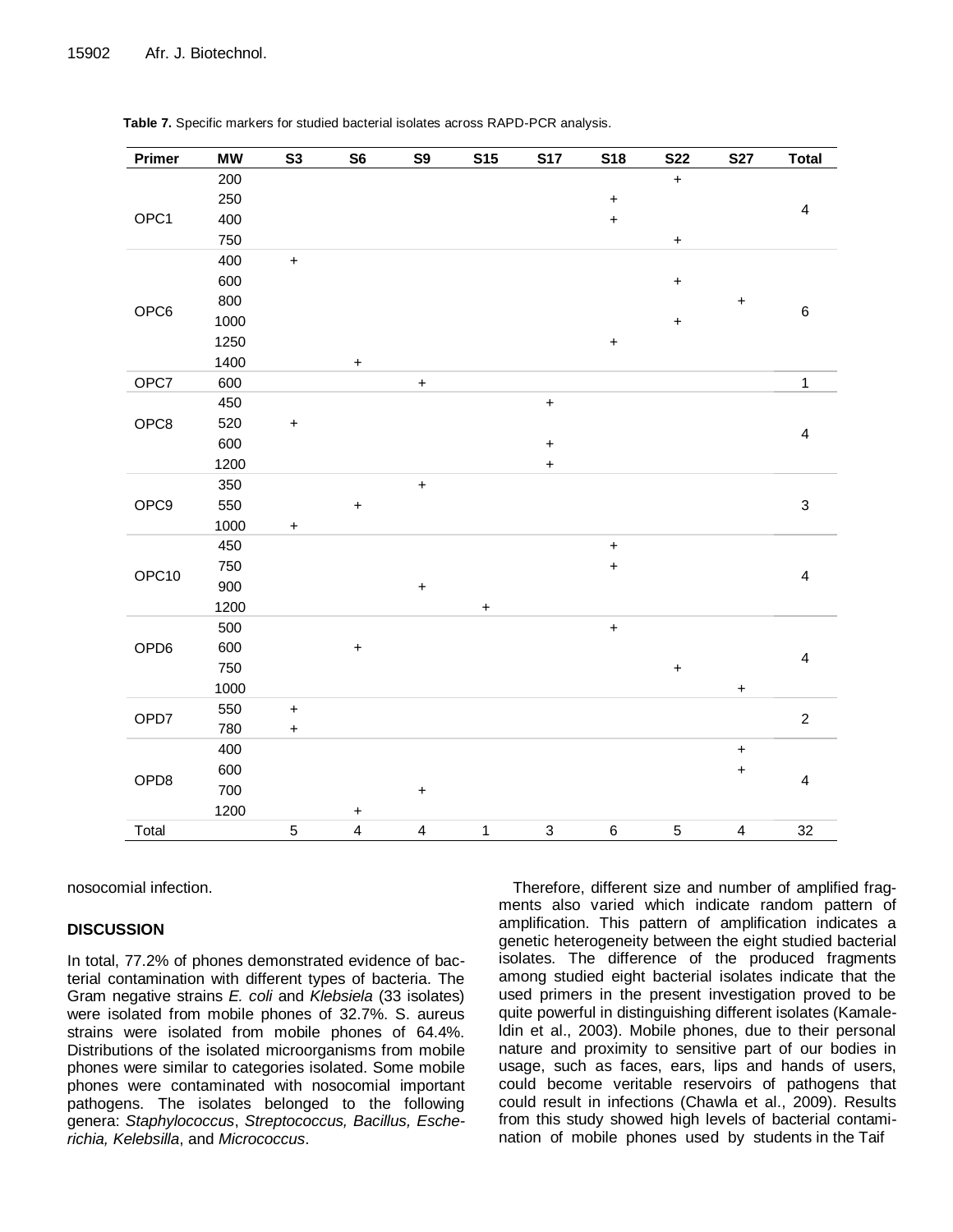University, with an overall range viable bacteria count of 1.4  $\times$  10<sup>5</sup> to 4  $\times$  10<sup>9</sup> CFU/phone. This confirms the work by Goldblatt et al. (2007) who found that One-fifth of the mobile phones examined in New York harbor pathogenic microorganisms.

Depending on environmental conditions, pathogens may remain infectious on surfaces for weeks after being contaminated. In humid conditions, pathogens may actively colonize surfaces, transforming a passive reservoir into an active one. Furthermore, formation of biofilm by one bacterial agent can affect the survival of other pathogens on the same surface (Hassan et al., 2004). In general, the greater the concentration of the microbe, the longer it survives, and survival can range from minutes to months. This is a cause for concern, since these pathogenic isolates are capable of causing diseases in anyone who gets contaminated whilst using the mobile phone. The bacterial isolates included S. aureus (29.4%), coagulase negative *Staphylococc*i (CNS) (27.1%), Streptococcus spp (3.6%), *E. coli* (10%), *Kelebsiella* spp. (5%), Bacillus spp (19%), and *Micrococcus* spp (5.9%). The least organisms sampled were Streptococcus spp. (3.6%) and *Kelebsiella* spp. (5%).

Obtained unique fragments among eight isolates using random primers were different, thus indicating that the studied isolates contained more diverse sequence and it is might be considered as specific markers for the bacterial isolates (Gupta et al., 2001). The broad spectra of bacteria isolated here is indicative of the potential of the mobile phone to act as a fomite, which is similar to other fomites such as paper currency, which has been extensively researched on (Michael, 2002; Ogbu and Uneke, 2007; Zarei et al., 2009; Tagoe et al., 2010). The frequent handling of both mobile phone and money makes the easy transfer of bacterial, and thus cross contamination. The high isolation of Coagulase Negative Staphylococci confirms the ubiquitous nature of the Staphylococci, giving it greater colonization ability as well as the ability to resist environmental changes on skin, withstand dry heat and certain chemical disinfectants for moderate periods (Brooks et al., 2007). The presence of *E. coli* and *Feacal coliform* suggests faucal contamination of these phones, which can result in community-acquired infections and disease outbreaks.

## **Conclusions**

All sampled mobile phones were highly contaminated with various types of bacteria. This suggests the potential of the mobile phone as a fomite, which can result in community-acquired infections with possible public health implications. Periodic cleaning of mobile phones with disinfectants or hand cleaning detergents, as well as frequent hand-washing, should be encouraged as a means of curtailing any potential disease transmission. Bacterial flora on mobile phones of faculty members may vary in composition, number and antibiotic sensitivity, to that

found on mobile phones of non- faculty members. These results showed that university staffs, personnel, students, health care workers (HCW) mobile phones were contaminated with various types of microorganisms. Mobile phones used by HCWs in daily practice may be a source of nosocomial infections in clinics and hospitals. Therefore, mobile phones can act as an easy way for transfer of potential pathogens associated with nosocomial and other infections. Decontamination of mobile phones with alcohol disinfectant wipes as well as regular hand washing should be done to prevent infections. The identification of unique fragments for each isolate will help in rapid identification of the isolate and also can be further utilized to design a diagnostic marker which is isolate-specific. Such marker can be utilized for tracking the isolate and also to study their fitness in field.

#### **REFERENCES**

- Al-Abdalall, A.H.A., 2010. Isolation and identification of microbes associated with mobile phones in Dammam in Eastern Saudi Arabia. J. Farm. Community Med., 17: 11-14.
- Al-Kahtani M, AI-Khalil A, AI-Kadeeb S, Hassan HZ (2008). Molecular Genetic Fingerprint of some Streptomyces Isolated from Riyadh city. Saudi J. Biol. Sci. 15(2):243-251.
- Awad NS, Hussein H S, Abo-Aba SE M, Bayoumi R A. (2011).Isolation, characterization and fingerprinting of some chlorpyrifos- degrading bacterial strains isolated from Egyptian pesticides-polluted soils, African Journal
- of Microbiology Research Vol. 5(18), pp. 2855-2862.
- [Borer A,](http://www.ncbi.nlm.nih.gov/pubmed?term=Borer%20A%5BAuthor%5D&cauthor=true&cauthor_uid=16032803) [Gilad J,](http://www.ncbi.nlm.nih.gov/pubmed?term=Gilad%20J%5BAuthor%5D&cauthor=true&cauthor_uid=16032803) [Smolyakov R,](http://www.ncbi.nlm.nih.gov/pubmed?term=Smolyakov%20R%5BAuthor%5D&cauthor=true&cauthor_uid=16032803) [Eskira S,](http://www.ncbi.nlm.nih.gov/pubmed?term=Eskira%20S%5BAuthor%5D&cauthor=true&cauthor_uid=16032803) [Peled N,](http://www.ncbi.nlm.nih.gov/pubmed?term=Peled%20N%5BAuthor%5D&cauthor=true&cauthor_uid=16032803) [Porat N,](http://www.ncbi.nlm.nih.gov/pubmed?term=Porat%20N%5BAuthor%5D&cauthor=true&cauthor_uid=16032803) [Hyam](http://www.ncbi.nlm.nih.gov/pubmed?term=Hyam%20E%5BAuthor%5D&cauthor=true&cauthor_uid=16032803)  [E.](http://www.ncbi.nlm.nih.gov/pubmed?term=Hyam%20E%5BAuthor%5D&cauthor=true&cauthor_uid=16032803), [Trefler](http://www.ncbi.nlm.nih.gov/pubmed?term=Trefler%20R%5BAuthor%5D&cauthor=true&cauthor_uid=16032803) R, [Riesenberg K,](http://www.ncbi.nlm.nih.gov/pubmed?term=Riesenberg%20K%5BAuthor%5D&cauthor=true&cauthor_uid=16032803) [Schlaeffer F](http://www.ncbi.nlm.nih.gov/pubmed?term=Schlaeffer%20F%5BAuthor%5D&cauthor=true&cauthor_uid=16032803) (2005). Cell Phones and Acinetobacter Transmission. Emerg. Infect. Dis. 11:1160-1161.
- Brady RR, Fraser SF, Dunlop MG, Paterson-Brown S, Gibb AP (2007). Bacterial contamination of mobile communication devices in the operative environment. J. Hosp. Infect. 66:397-8.
- Brady RRW, Wasson A, Stirling I, McAllister C, Damani NN (2006). Is your phone bugged? The incidence of bacteria known to cause nosocomial infection on healthcare workers' mobile phones. J. Hosp. Infect. 62:123-125.
- Brooks GF, Carrol KC, Butel JS, Morse SA (2007). Jawetz, Melnick, and Adelberg's Medical Microbiology, 24th Ed. McGrawHill, USA.
- Bukanov N, Nathan Ravi V, Miller D, Srivastava K, Berg DE (1994). Pseudomonas aeruginosa corneal ulcer isolates distinguished using the arbitrarily primed PCR DNA fingerprinting method. Curr. Eye. Res. 13:783-790.
- Bures S, Fishbain JT, Uyehara CF, Parker JM, Berg BW (2000). Computer keyboards and faucet handles as reservoirs of nosocomial pathogens in the intensive care unit. Am. J. Infect. Control 28:465- 471.
- Chandra A, Wormser GP, Marques AR, Latov N, Alaedini A. (2011) Anti-Borrelia burgdorferi antibody profile in post-Lyme disease syndrome. *Clin Vaccine Immunol.* 18:767-71.
- Chawla K, Mukhopadhayay C, Gurung B, Bhate P, Bairy I (2009). Bacterial 'Cell' Phones: Do cell phones carry potential pathogens? Online J. Health Allied Sci. 8(1):8.
- Ekanem EE, Dupont HL, Pickering LK, Selwyn BJ, Hawkins CM (1983) Transmission dynamics of enteric bacteria in day-care centers. Am. J. Epidemiol. 118:562-572.
- Ekrakene T, Igeleke CL (2007). Micro-organisms associated with public mobile phones along Benin-sapele Express Way, Benin City, Edo State of Nigeria. J. Appl. Sci. Res. 3:2009-2012.
- Goldblatt JG, Krief I, Haller TD, Milloul V, Sixsmith DM, Srugo I, Potasman I (2007). Use of Cellular telephones and transmission of pathogens by Medical Staff in New York and Israel. Infect Control Hosp. Epidemiol. 28:500-503.